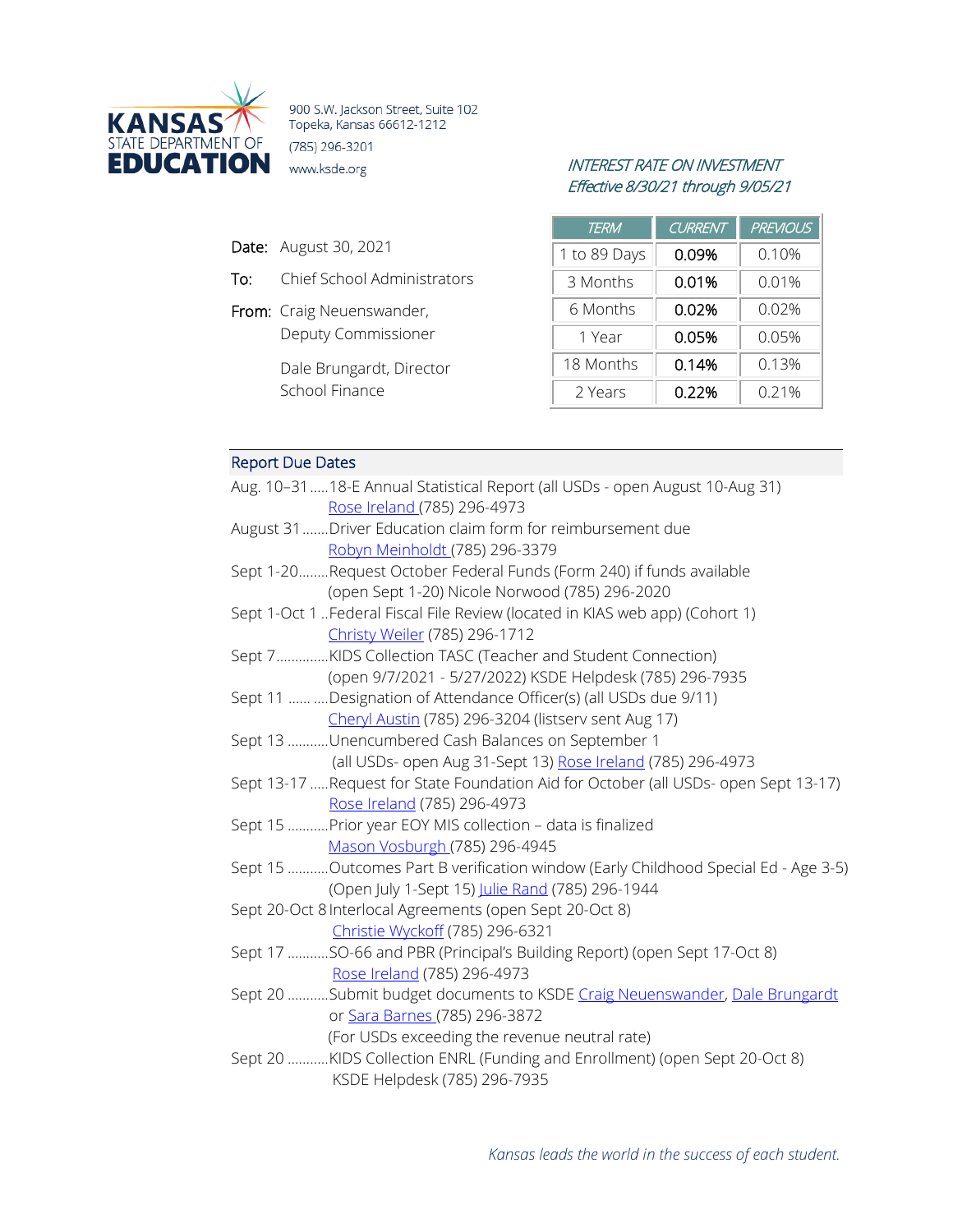| Sept 20 Kansas Kindergarten Readiness Snapshot (ASQ-3 and ASQ:SE-2) for |                                                            |  |  |  |
|-------------------------------------------------------------------------|------------------------------------------------------------|--|--|--|
|                                                                         | incoming kindergarten students (open July 1 – Sept 20)     |  |  |  |
|                                                                         | Jordan Christian (785) 296-3953                            |  |  |  |
|                                                                         | Sept 24 ESSA Building Expenditures Report (all USDs - TBD) |  |  |  |
|                                                                         | Sara Barnes, Craig Neuenswander (785) 296-3872             |  |  |  |

- Sept 27 ...........Fall Vacancy Report (ECDS web app) All USDs/Buildings [Shane Carter](mailto:scarter@ksde.org) (785) 296-8011 (listserv sent Aug 17)
- Sept 27 ...........Mentor Teacher Stipend Submission [More Info](https://www.ksde.org/Portals/0/TLA/Mentoring/Mentoring%20and%20State%20Funded%20Stipends%202021_22.pdf?ver=2021-08-16-094419-690) [Shane Carter \(](mailto:scarter@ksde.org)785) 296-8011 (listserv sent Aug 17)
- Sept 30 ...........LCP (Local Consolidated Plan) (Application due September 30 open yearround for changes) [Nicole Clark](mailto:nclark@ksde.org) (785) 296-4925

### September Payment

| Sept 1State Foundation Aid, Bond & Interest (Capital Improvement), Mental |
|---------------------------------------------------------------------------|
| Health (Liaisons)                                                         |
| Sept 10 Selected Federal Payments                                         |
|                                                                           |

Sept 15 ...........Kansas Parents As Teachers (PAT)

Payment amounts will be posted on the [School Finance homepage](http://www.ksde.org/Agency/Fiscal-and-Administrative-Services/School-Finance/Payment-Information) near the date of deposit under the heading: FY22 Payments.

## Resource: Payment Dates for 2021-2022 State and Federal Aid

Keep track of the dates to expect all aid payments generated by KSDE. The estimated dates for direct deposit are listed by month (sample shown to the right).

2021-2022 **KANSAS** Payment Dates for State and Federal Aid Note: Dates are estimated and subject to change **EDUCATION** Est. Deposit<br>Jul 9, 2021<br>Jul 12, 2021 Payment Lermans<br>FY21 Remaining entitlement: State Foundation Aid, Supp. General (LOB)<br>FY22: State Foundation Aid, Bond & Interest (Capital Improvement) **STATE AID PAYMENTS** School Finance (785) 296-3872 .. KPERS Jul 15, 2021 ...... Rose Ireland ......<br>..Selected Federal Pavments\* Jul 16, 2021...... rireland@ksde.org Jul 27, 2021<br>Aug 2, 2021 Sara Barnes<br>sbarnes@ksde.org Aug 12, 2021 .. Selected Federal Payments' Aug 25, 2021.......<br>Sep 1, 2021....... .. Kansas Pre-K Pilot-CIF Dale Brungardt<br>dbrungardt@ksde.org State Found. Aid, Bond & Interest (Capital Improvement), Mental Health Chaisons)<br>Chaisons)<br>Selected Federal Payments\* **Craig Neuenswander** Sep 10, 2021....... aign@ksde.org ... Sciecced Federal Fayments<br>... Kansas Parents As Teachers (PAT) Sep 15, 2021.......

To download and print this onepage reference sheet, open the

following link: [Payment Dates for State and Federal Aid](https://www.ksde.org/Portals/0/School%20Finance/payment_information/Payment%20Dates%20FY22.pdf?ver=2021-08-02-085620-330)

Questions? Contact one of the following: State aid payments: Rose Ireland [rireland@ksde.org \(](mailto:rireland@ksde.org)785) 296-4973 Sara Barnes [sbarnes@ksde.org](mailto:sbarnes@ksde.org) (785) 296-4972

Federal aid (Form 240): Nicole Norwood [nnorwood@ksde.org](mailto:nnorwood@ksde.org) (785) 296-2020

## Count Date: Monday, September 20, 2021

K.S.A. 72-3115 designates September 20 as the date school districts submit their enrollment figures to the state for funding purposes. If the 20th is not a school day, the count day moves to the first school day following the 20th. Please set your calendar so that classes are in session for all enrolled students. Avoid scheduling staff training or parent-teacher conferences on the official student count date.

Students should be enrolled and attending on the official count date, Monday, Sept 20.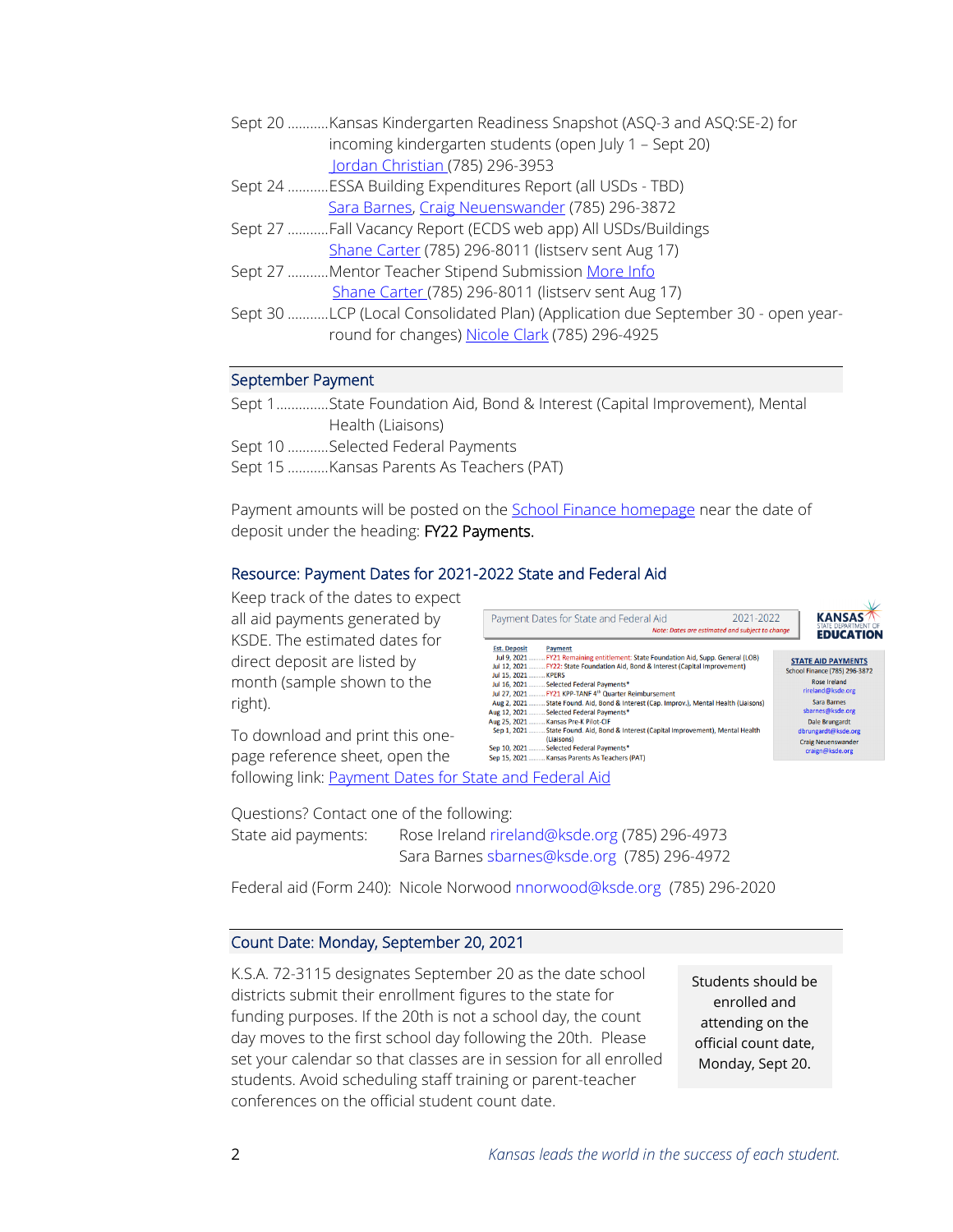We encourage you to review ["1,116 Hours School Year Requirement,"](https://www.ksde.org/Portals/0/School%20Finance/guidelines_manuals/1116hrs%20statute%20FAQ.pdf?ver=2021-08-17-133320-040) on the School Finance homepage, link[: Guidelines and Manuals.](https://www.ksde.org/Agency/Fiscal-and-Administrative-Services/School-Finance/Guidelines-and-Manuals) This school year requirement must be met by school districts for state aid and accreditation purposes. Determine the common activities which can and cannot be counted towards the 1,116 hours requirement. This document reviews statute requirements, recordkeeping and explains the inclement weather/snow day provision.

A school district's General Fund Budget is determined by taking the total adjusted weighted enrollment of the district, times the base aid for student excellence (BASE). For 2021-22, the BASE is \$4,706.

# A calculator to track daily attendance (1,116 hour log) can be found on the KSDE Fiscal [Auditing homepage.](https://www.ksde.org/Agency/Fiscal-and-Administrative-Services/Fiscal-Auditing)

Download a number of helpful audit guides, logs and calculators including:

- − 1,116-hour building log (daily attendance log)
- − Calculators for bell schedule, CTE contact minutes, ESOL/Bilingual contact minutes
- − Calculators for Special Education: Bi-Annual Certification of Time, Early Childhood FTE, Personnel Activity Report
- − Documenting homebound student
- − Postsecondary enrollment sample forms
- − Virtual School sample forms
- − FAQs Limiting Remote Learning 2021-22
- − KIDS Collection System Current File Specifications FY22
- − All KSDE auditing guides
- − School District Map Lookup District Boundaries ArcGIS

### Council of Superintendents meeting dates

2021-2022 meeting dates for the Council of Superintendents have been set. Superintendents will receive instructions from KSSA to join the meeting. For more information, contact the Kansas School Superintendents Association (KSSA) at (785) 232-6566, or visit the [KSSA website,](https://www.kansassuperintendents.org/council-of-superintendents)

The Council of Superintendents is a collaborative effort between KSSA and KSDE.

Council Chair: Alicia Thompson• Supt USD 259 Wichita [athompson@usd259.net](mailto:athompson@usd259.net)

Council of Superintendents 2021-2022

## Council of Superintendents 2020-2021 Meeting Dates

|  | 11:00 pm.  Oct 20, 2021  Hutchinson |  |
|--|-------------------------------------|--|
|  |                                     |  |
|  |                                     |  |
|  |                                     |  |
|  |                                     |  |
|  |                                     |  |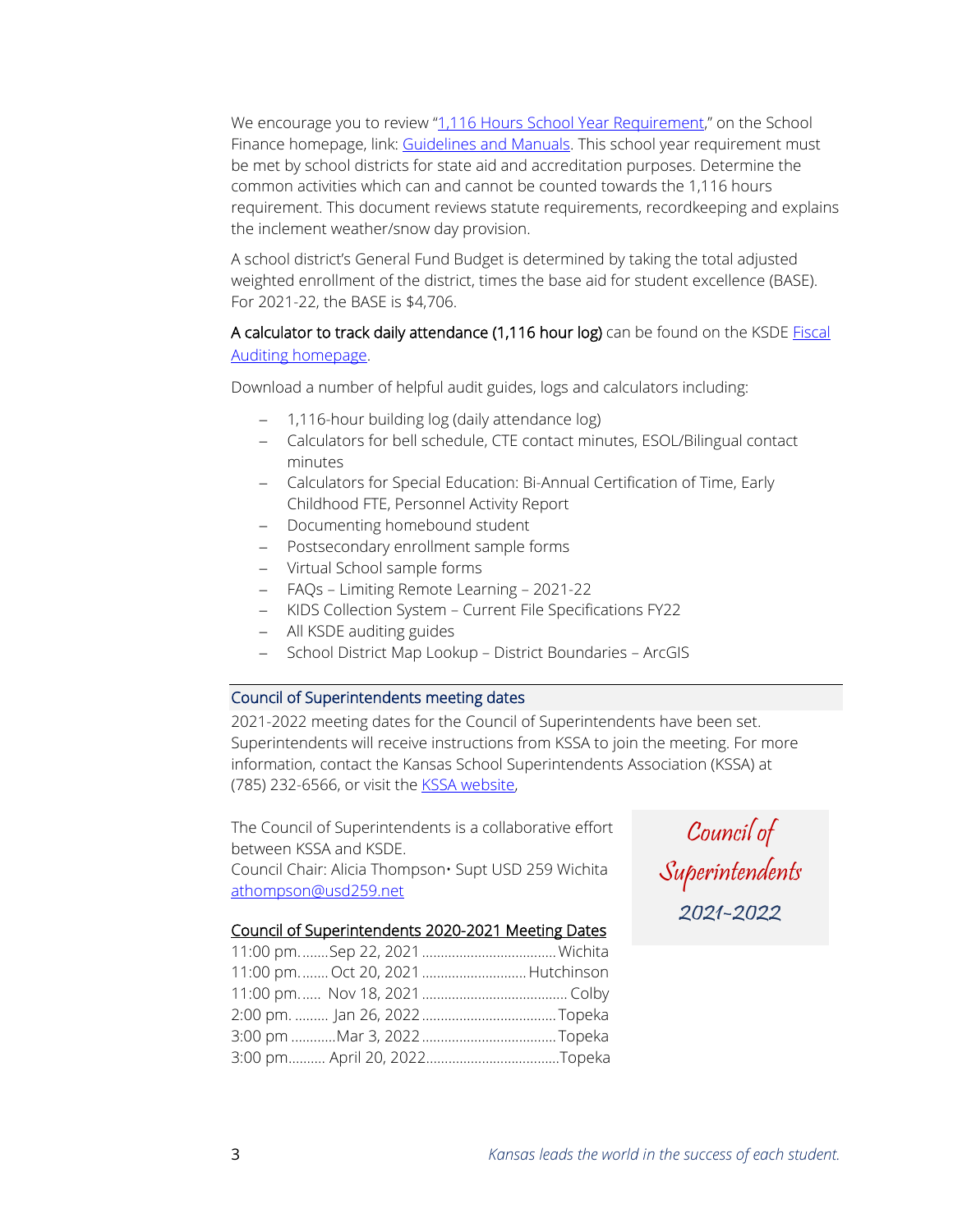#### KSDE School Safety Unit Transportation Meetings/Forums

The Kansas State Department of Education School Bus Safety Unit will be holding Transportation Meetings/Forums for the 2021-2022 school year at 17 locations across the state during the month of September. All meetings are held from 9:30 a.m. to 12:00 p.m. (CDT). If you have not already registered please do so.

For dates, locations and registration please follow this link: <https://events.ksde.org/Default.aspx?tabid=800>

#### Attendees will be required to follow the host district's applicable Covid-19 safety protocols.

For questions please contact: [Keith Dreiling](mailto:kdreiling@ksde.org) (785) 296-4567 [Dennis Tate](mailto:dtate@ksde.org) (785) 296 -4545

### ESSA Building Expenditures Report – Opening Soon

All USDs are required to submit this web report no later than September 24. This is KSDE's third year to collect the ESSA Building Expenditures Report. One of the requirements of Every Student Succeeds Act (ESSA) is that each State Report Card must include a breakdown for Total Current Expenditures, Federal Expenditures, and State & Local Expenditures per pupil for each school in the State for the preceding fiscal year.

User's Guide: Link: [https://www.ksde.org/Agency/Fiscal-and-Administrative-](https://www.ksde.org/Agency/Fiscal-and-Administrative-Services/School-Finance/Guidelines-and-Manuals)[Services/School-Finance/Guidelines-and-Manual](https://www.ksde.org/Agency/Fiscal-and-Administrative-Services/School-Finance/Guidelines-and-Manuals) Under the Manuals heading, select: ESSA Building Expenditures Report - User Guide 2020-2021

#### Contact School Finance for questions regarding expenditures:

- − Dale Brungardt [DBrungardt@ksde.org](mailto:DBrungardt@ksde.org) (785) 296-3872
- − Sara Barnes [sbarnes@ksde.org](mailto:sbarnes@ksde.org) (785) 296-4972
- − Rose Ireland [rireland@ksde.org](mailto:rireland@ksde.org) (785) 296-4973
- − Christie Wyckof[f cwyckoff@ksde.org](mailto:cwyckoff@ksde.org) (785) 296-6321

#### Counting Kids Workshops Begin (Aug 30 – Sept 15)

Counting Kids workshops begin today and will be offered in-person at 11 locations throughout the state through September 15. Find a location near you to register: Counting Kids Workshop - [Schedule.pdf](https://www.ksde.org/Portals/0/Auditing/Counting%20Kids%20Workshop%20-%20Schedule.pdf?ver=2021-08-09-152317-140) (ksde.org). The same information will be presented at each session. Each session will be about 3.5 hours. NOTE: A session will not be recorded; however, all workshop materials will be posted to the KSDE Training portal and to the KSDE Fiscal Auditing webpage.

To Register, please go to the KSDE Training Portal: <https://learning.ksde.org/> If you have not used the KSDE Training Portal, please first register with the portal and then select Counting Kids 2021-22 and register to attend. We will follow local protocols, state law and recommendations in regard to masks and physical distancing to prevent the spread of COVID-19.

Workshops are presented by KSDE Fiscal Auditing to discuss counting students on count day and the information to enter in KIDS (Kansas Individual Data on Students) for funding purposes. KIDS training staff will also present and be available for questions. Counting KIDS Workshop material: Changes to the 2021-22 Enrollment Handbook will be discussed during each Counting KIDS workshop session. This handbook should be